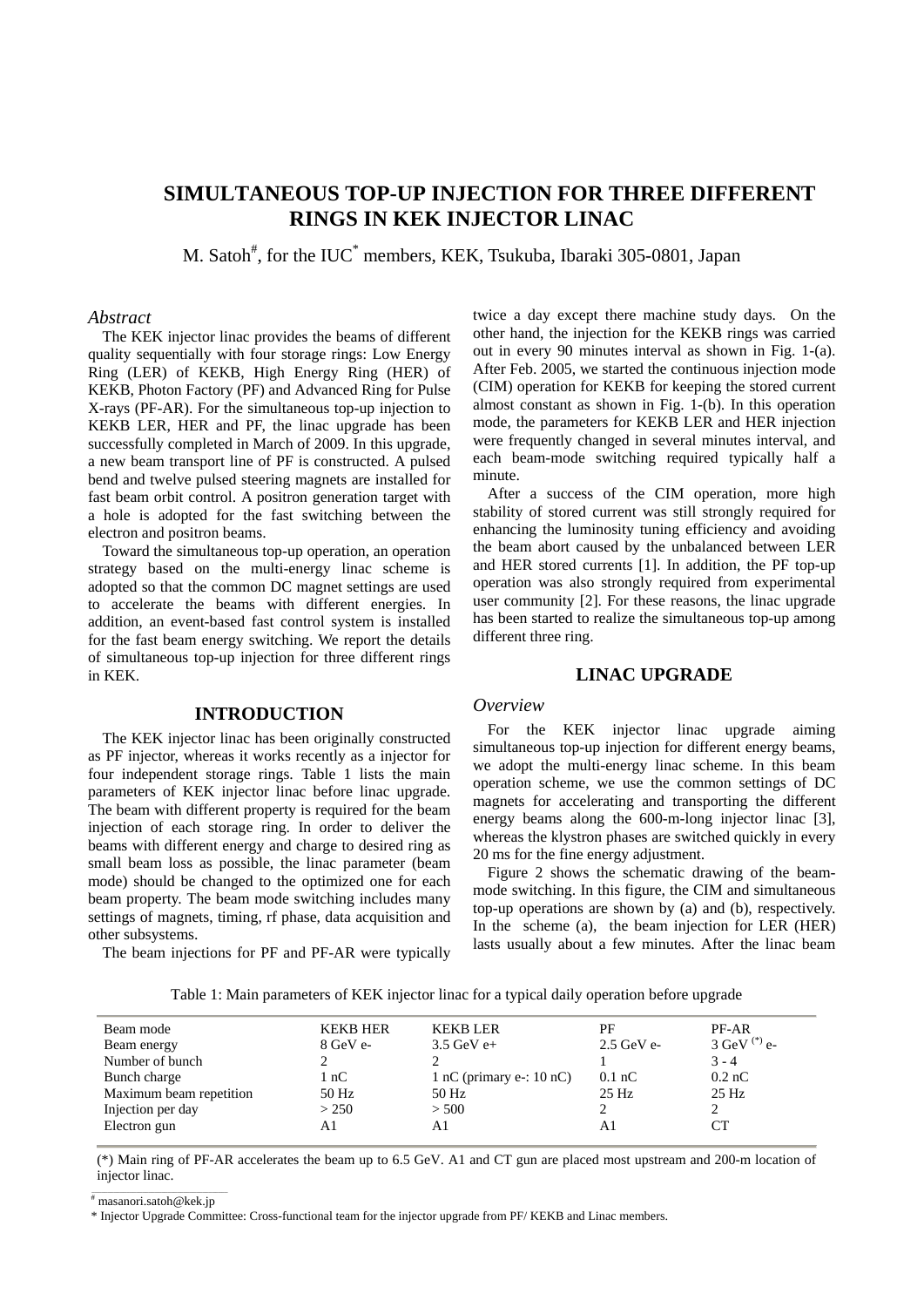mode switched into HER (LER), the beam injection for HER (LER) continues about a few minutes. In this operation mode, the total consumed time for the beammode switching is more than two hours daily since the parameter switching more than several hundred is required daily. For the simultaneous top-up operation, the linac beam mode should be changed in every 20 ms of maximum beam repetition as shown in Fig. 2-(b). In order to achieve such beam operation scheme, the linac upgrade project was started in 2004.

# *New PF-BT construction and pulsed switch bend*

For upgrade, we constructed a new beam transport line for PF (PF-BT) in 2005 [4]. The original switch bending





(b) Continuous injection mode (Feb. 2005-).



Figure 1: Typical KEKB operation in one day. Each graph shows the stored current of HER (top), LER (middle) and luminosity (bottom), respectively.



Figure 2: Schematic drawing of the beam-mode switch scheme (a) in the CIM and (b) simultaneous top-up operation, respectively.

magnet was placed downstream of the ECS bend magnets. In order to bypass the ECS magnets, a new DC bend has been installed. The many spare components were reused to save the const. After the construction of new PF-BT, the beam-mode switching between KEKB HER and PF does not need to change the ECS parameters for standardization, and the round trip mode switching time including PF injection is decreased to 2.5 min. from 5.5 min. in a typical case. Towards the simultaneous top-up, a DC switch bend was replaced by the pulsed bending magnet [5, 6].

# *Beam operation parameter for simultaneous top-up*

For the fast beam-mode switching, we use the common setting of DC magnets even for different beam mode. The developed operation parameter is not optimized one for each beam mode, but the moderated one for three beam modes (LER, HER and PF). Though the PF injection requires the electron beam with 2.5 GeV, the beam is accelerated up to around 5 GeV in the multi-energy linac scheme. After then, the beam energy is adjusted to 2.5 GeV by using the deceleration phases. This method is effective for enlarging the common optics region.

#### *Event-based fast timing system*

Towards the simultaneous top-up, it is also indispensable to upgrade the timing system. In the old timing system, approximately 150 time delay modules based on a VME bus (TD4V) and CAMAC (TD4) were used for controlling the timing signals distributed to different types of local controllers at different locations. An event generator and receiver (EVG/EVR) system based on a VME64x bus is adopted as a new timing system [7]. One EVG and 17 EVRs have been installed as shown in Fig. 3. Using this system, event information (beam mode), rf clock (114 MHz), timestamp values, and data buffers can be rapidly transferred from the EVG to the EVR via optical fibers. Some of the VME crates include DAC/ADC boards for controlling and monitoring the low-level rf (LLRF) phase fed to sub-booster klystron. We have developed an operation software based on the EPICS system.



Figure 3: Installed location of the fast event-based timing systems. Cont, KL, SB and SH mean local control room, klystron, sub-booster klystron and subharmonic buncher, respectively.